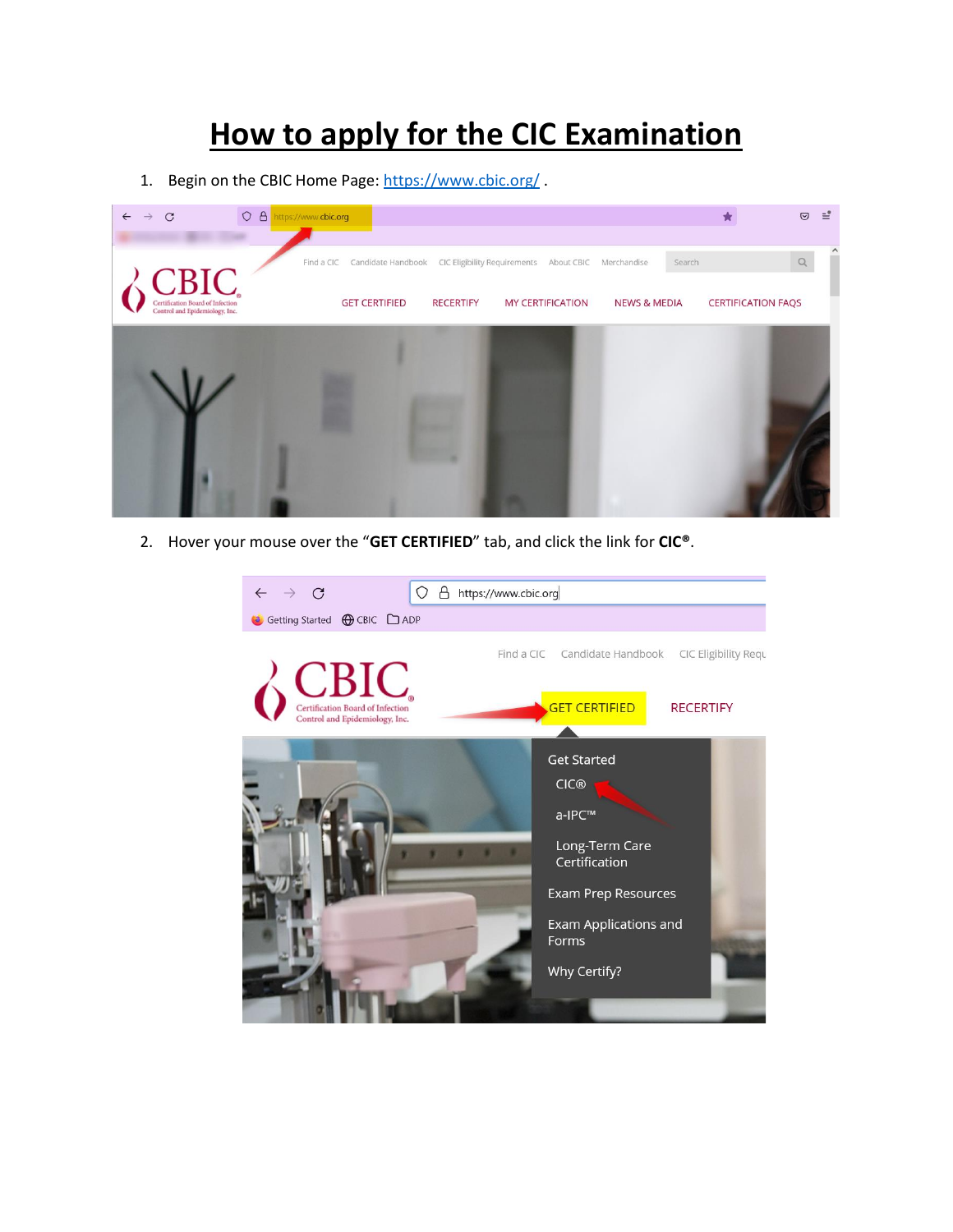3. Now you'll be on "About the CIC® Exam" page. https://www.cbic.org/CBIC/CIC-Certification/About-the-Examination.htm Scroll down to the "Apply for the CIC" header.

# Apply for the CIC®

- 1. Create a login and password.
	- **O New Users: Follow this link to create** a login and password: https://secure.cbic.org/imiscbic /cbic/create-account.aspx You will need an active email address to proceed.
	- **Returning Users:** For those who have applied before or already have a login, follow this link to either sign-in to your profile or to reset your login and password: https://secure.cbic.org /imiscbic/cbic/profile/
- 2. Fill out an application.
	- **O** Apply online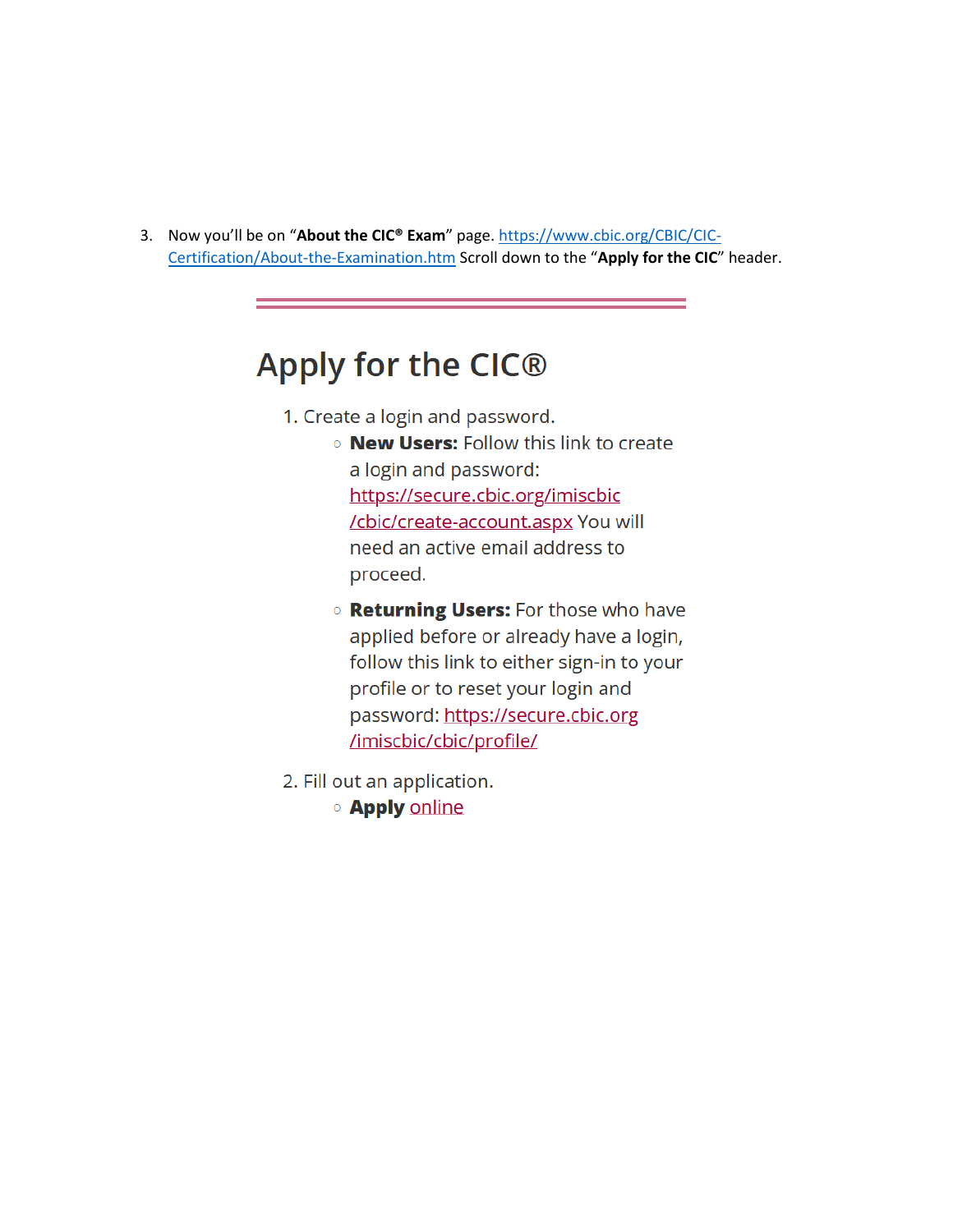4. New users that do not have an existing CBIC account should click the below link to create a new account: https://secure.cbic.org/imiscbic/cbic/create-account.aspx.

# Apply for the CIC®

- 1. Create a login and password.
	- . New Users: Follow this link to create a login and password: https://secure.cbic.org/imiscbic
		- /cbic/create-account.aspx You will need an active email address to proceed.

**Returning Users:** For those who have applied before or already have a login, follow this link to either sign-in to your profile or to reset your login and password: https://secure.cbic.org /imiscbic/cbic/profile/

2. Fill out an application.

**O** Apply online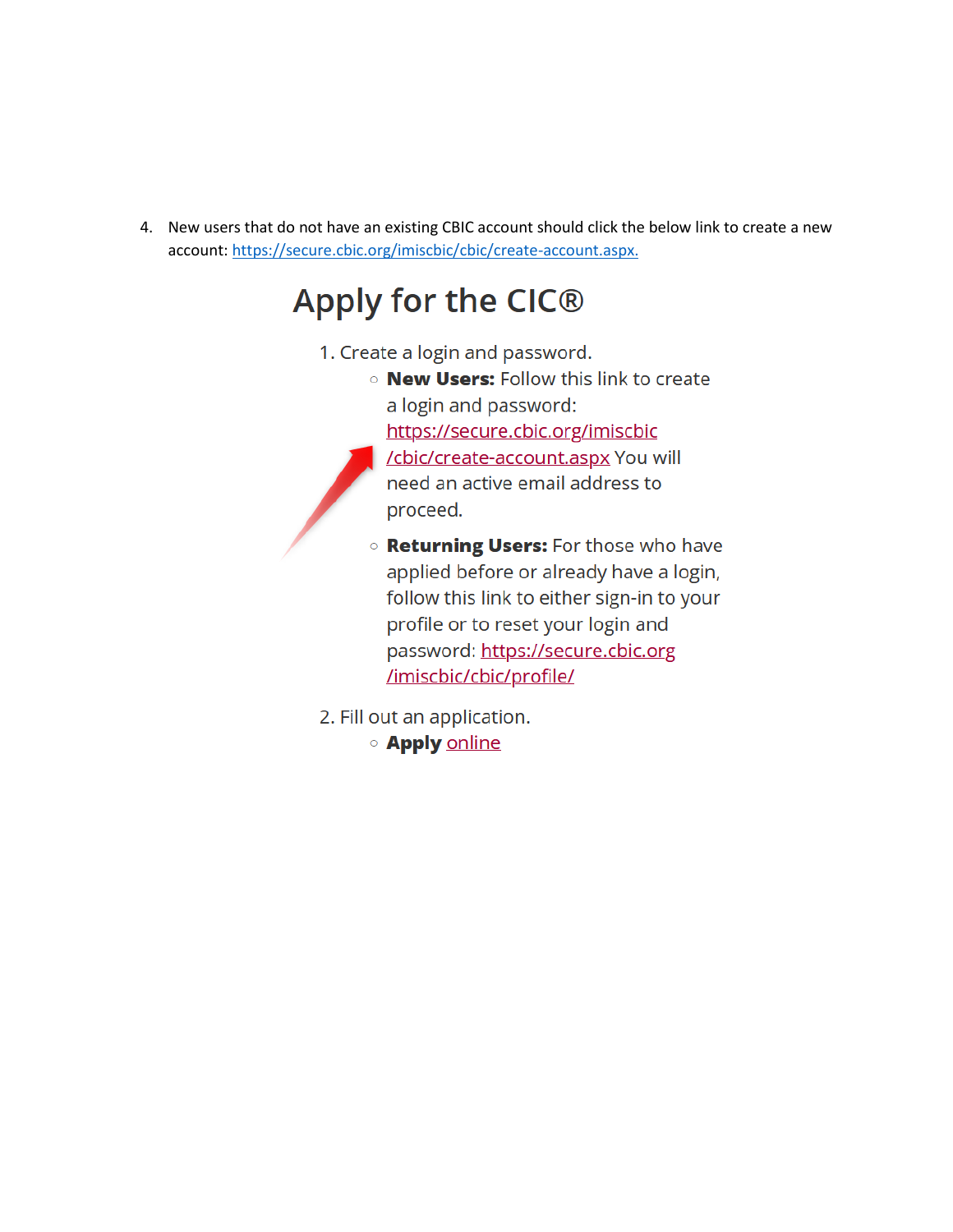5. Once your account has been created, return to About the CIC Exam page and click the "Apply online" link: https://secure.cbic.org/imiscbic/cbic/application.

# Apply for the CIC®

- 1. Create a login and password.
	- **New Users:** Follow this link to create a login and password: https://secure.cbic.org/imiscbic /cbic/create-account.aspx You will need an active email address to proceed.
	- o Returning Users: For those who have applied before or already have a login, follow this link to either sign-in to your profile or to reset your login and password: https://secure.cbic.org /imiscbic/cbic/profile/
- 2. Fill out an application.
	- **O** Apply online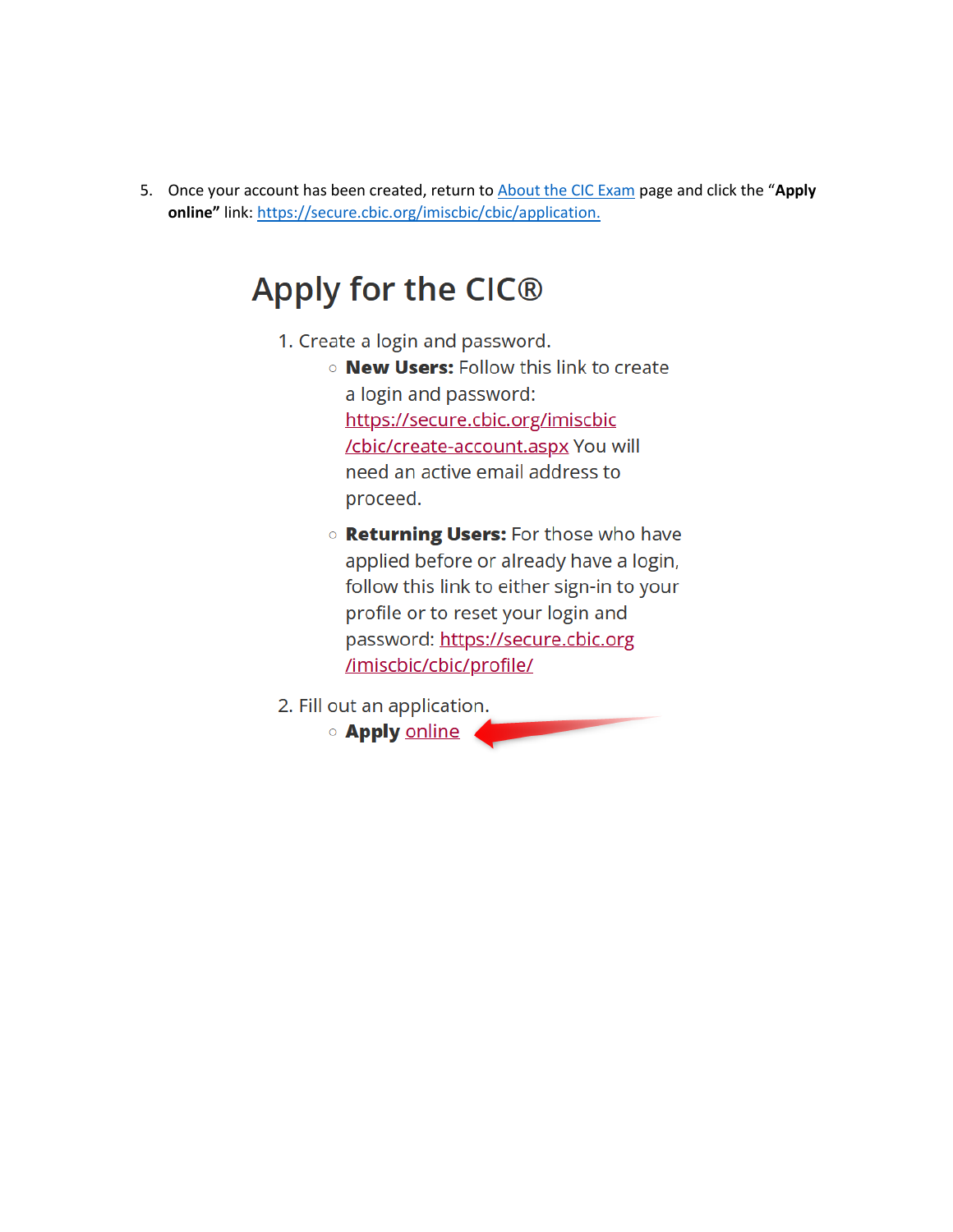6. Enter your Username and Password and click "**Sign In**" to sign into your CBIC account.

| CBIC.<br>Certification Board of Infection<br>Control and Epidemiology, Inc. |                                                             |                                  |
|-----------------------------------------------------------------------------|-------------------------------------------------------------|----------------------------------|
|                                                                             | <b>MY PROFILE</b><br><b>GET CERTIFIED</b>                   | <b>RECERTIFY</b><br>NEWS & MEDI. |
|                                                                             | <b>Sign In</b>                                              |                                  |
|                                                                             | <b>Username</b>                                             |                                  |
|                                                                             | <b>Password</b>                                             |                                  |
|                                                                             | □ Keep me signed in                                         |                                  |
|                                                                             | Sign In                                                     |                                  |
|                                                                             | Forgot username?   Forgot password?<br>Create a new account |                                  |

7. Once logged in, click the "**Start My Application**" button.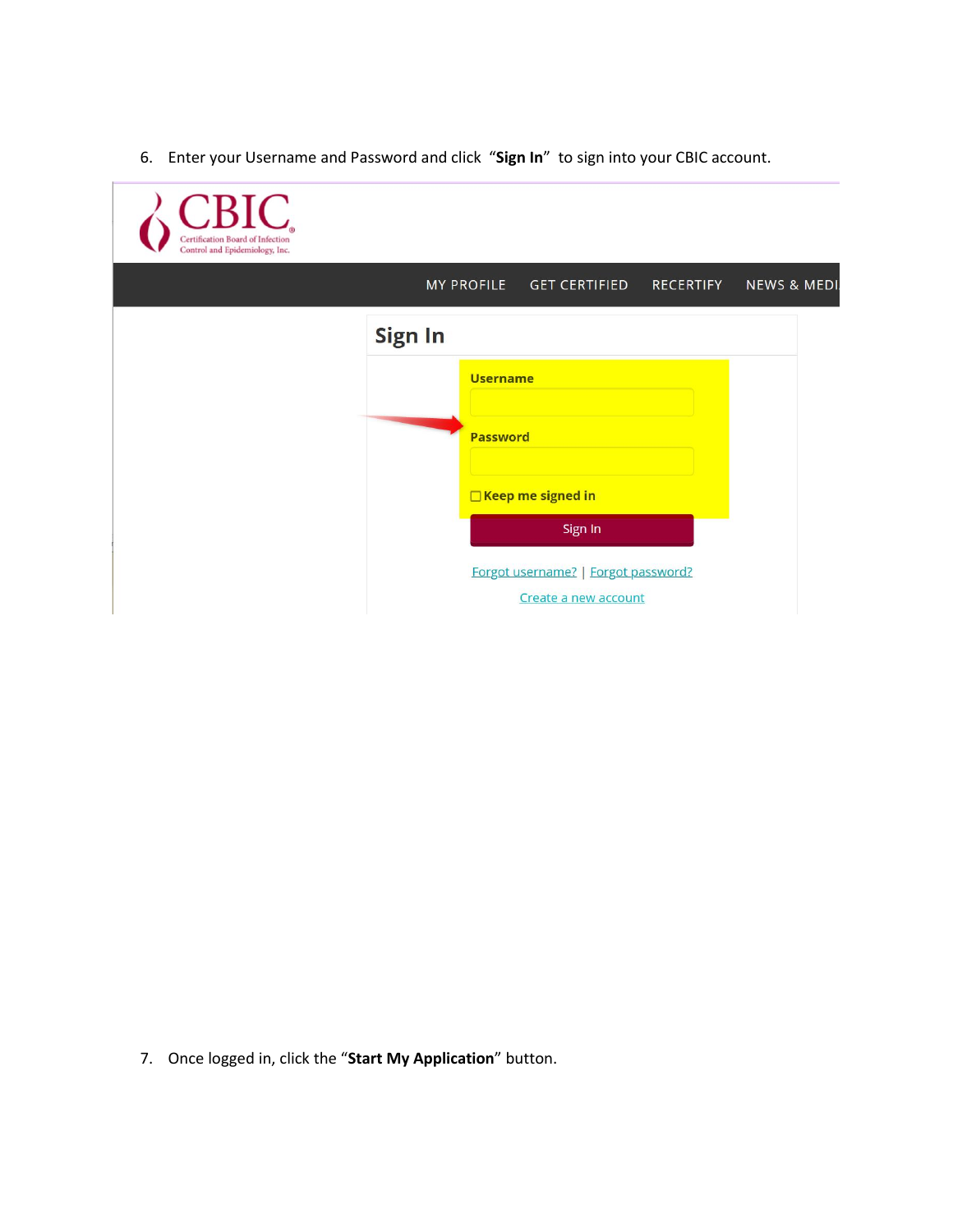### **Jessica Dangles**

**CBIC ID** 129491 **Type** Staff

# **CIC Certification Application**

### **Documentation required:**

- Proof of degree (diploma/transcript)
- Job description (official letterhead with supervisor signature)
- CV/Resume
- Attestation Statement
- Payment

**Eligibility Requirements** 

Congratulations! You are eligible to order CIC exam. Questions regarding eligibility requirements should be direct to info@

**Start My Application**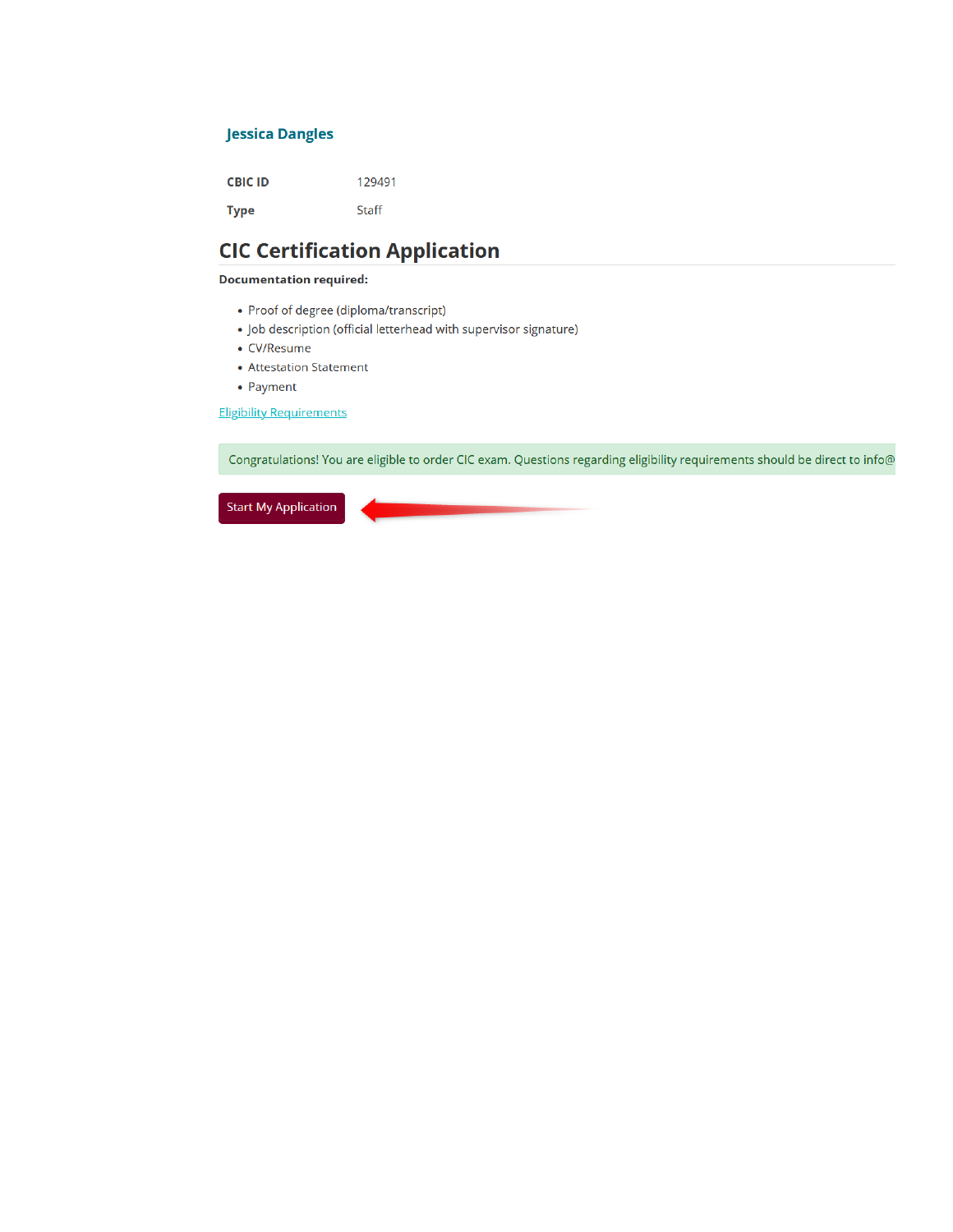8. The next screen will list your name and preferred mailing address. Click "Continue".



#### **MY PROFILE GET CERTIFIED REC**

## **Jessica Dangles**

**Executive Director** 

CBIC

## **Preferred Mailing**

1400 Crystal Dr **Ste 900** Arlington, VA 22202-4153 **UNITED STATES** 

jdangles@cbic.org

Continue **Go Back**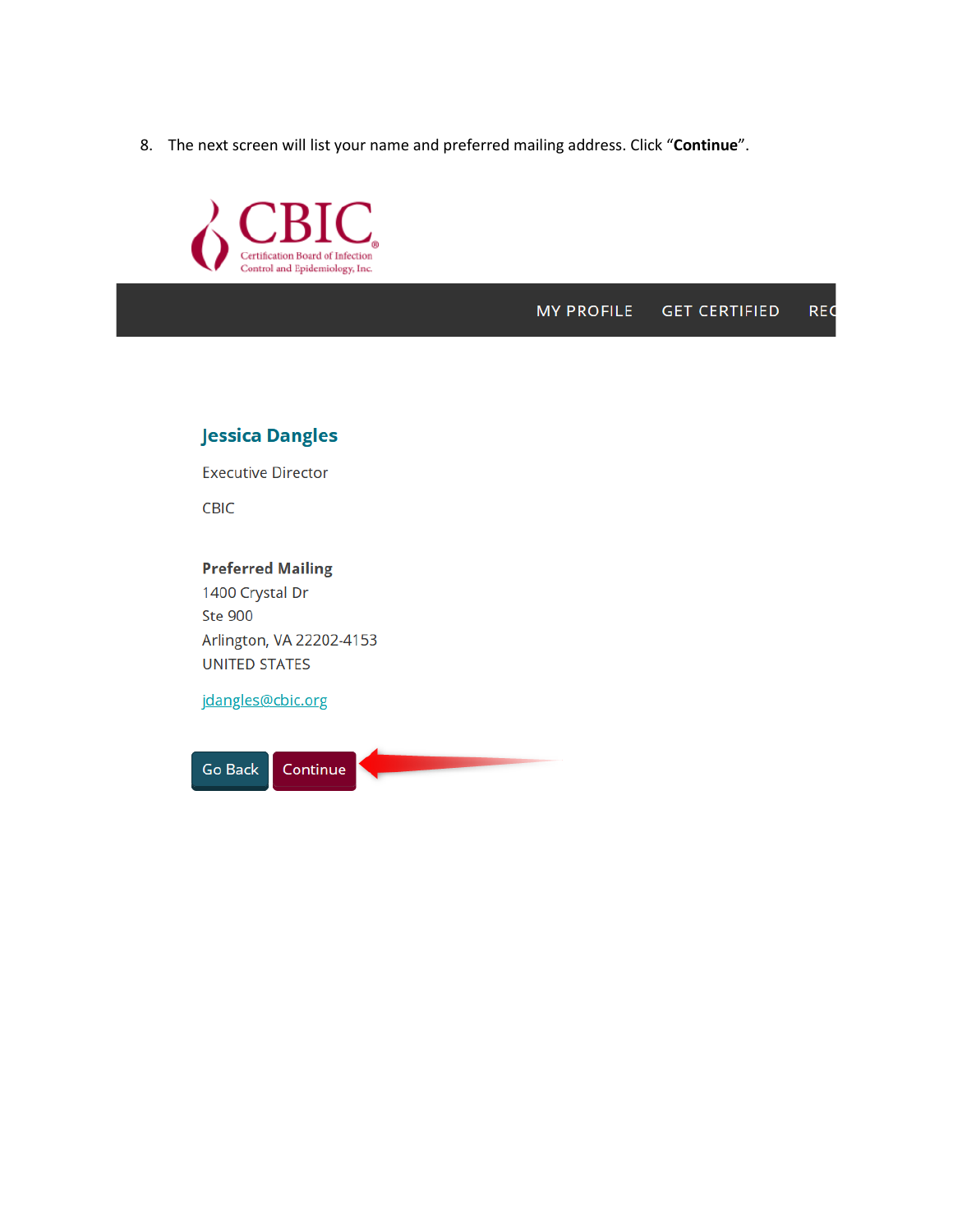9. The next screen will ask if you require special accommodations for your examination. If you do not require accommodations under ADA (Americans with Disabilities Act), do not check this box. Click "**Save and Continue**".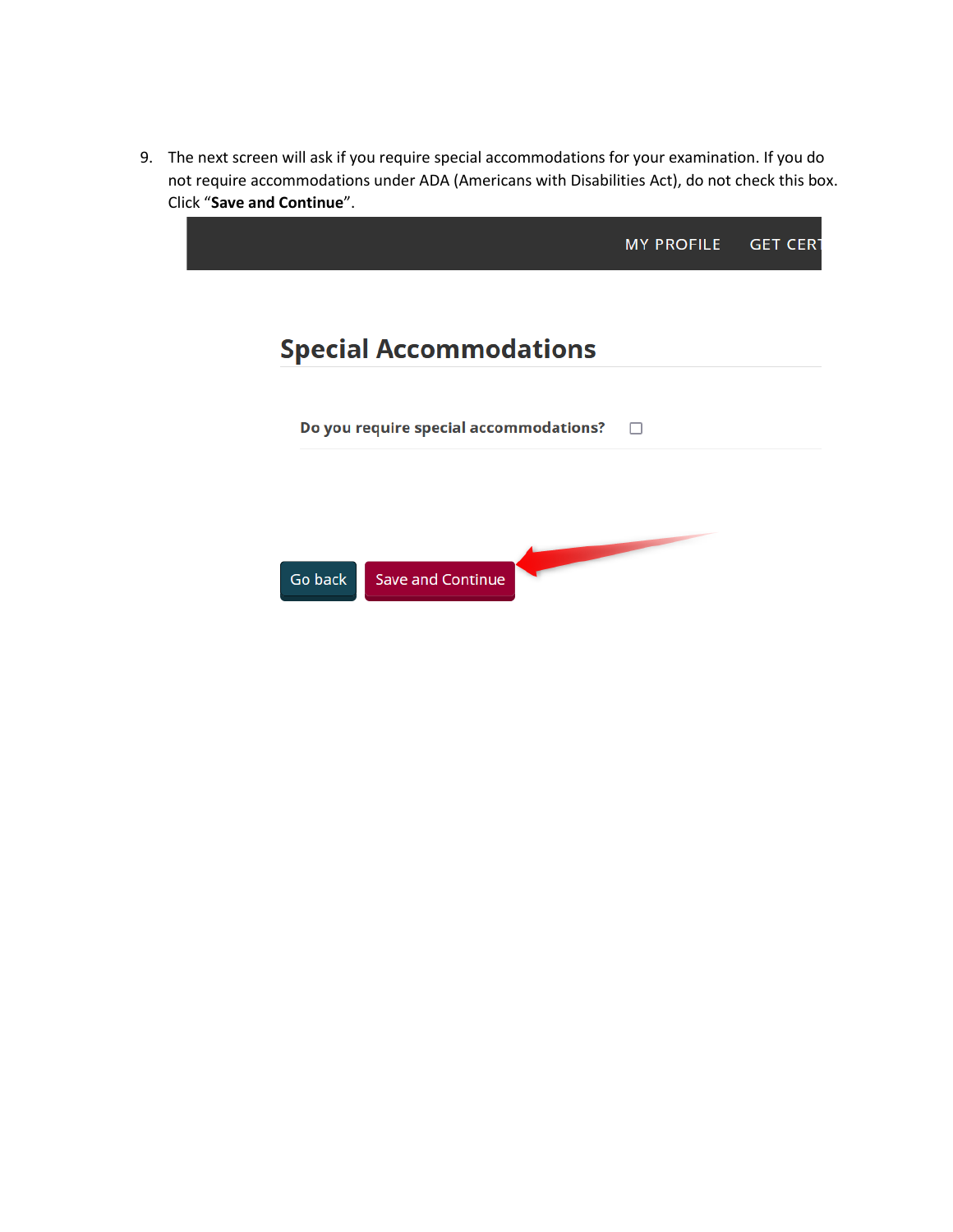**NOTE:** Candidates who have a learning disability, a psychological disability, or other disability that requires an accommodation in testing should check this box and upload both the Documentation of Disability Form and the Request for Special Exam Accommodations Form before clicking "**Save and Continue**".

|               | Do you require special accommodations?                            | $\blacktriangledown$                                                                                                                                                                                                                 |  |
|---------------|-------------------------------------------------------------------|--------------------------------------------------------------------------------------------------------------------------------------------------------------------------------------------------------------------------------------|--|
|               |                                                                   |                                                                                                                                                                                                                                      |  |
|               | Documentation of Disability Form                                  |                                                                                                                                                                                                                                      |  |
|               |                                                                   |                                                                                                                                                                                                                                      |  |
| <b>Upload</b> | Browse No file selected.                                          |                                                                                                                                                                                                                                      |  |
|               |                                                                   |                                                                                                                                                                                                                                      |  |
|               |                                                                   |                                                                                                                                                                                                                                      |  |
|               |                                                                   |                                                                                                                                                                                                                                      |  |
|               |                                                                   |                                                                                                                                                                                                                                      |  |
|               | <b>Request for Special Examination Accommodations Application</b> |                                                                                                                                                                                                                                      |  |
| <b>Upload</b> |                                                                   |                                                                                                                                                                                                                                      |  |
|               | Browse No file selected.                                          |                                                                                                                                                                                                                                      |  |
|               |                                                                   |                                                                                                                                                                                                                                      |  |
|               |                                                                   |                                                                                                                                                                                                                                      |  |
|               |                                                                   |                                                                                                                                                                                                                                      |  |
|               |                                                                   |                                                                                                                                                                                                                                      |  |
|               |                                                                   | <b>Contract Contract Contract Contract Contract Contract Contract Contract Contract Contract Contract Contract Contract Contract Contract Contract Contract Contract Contract Contract Contract Contract Contract Contract Contr</b> |  |

10. Next, confirm the rest of your demographic information and click "**Save and Continue**".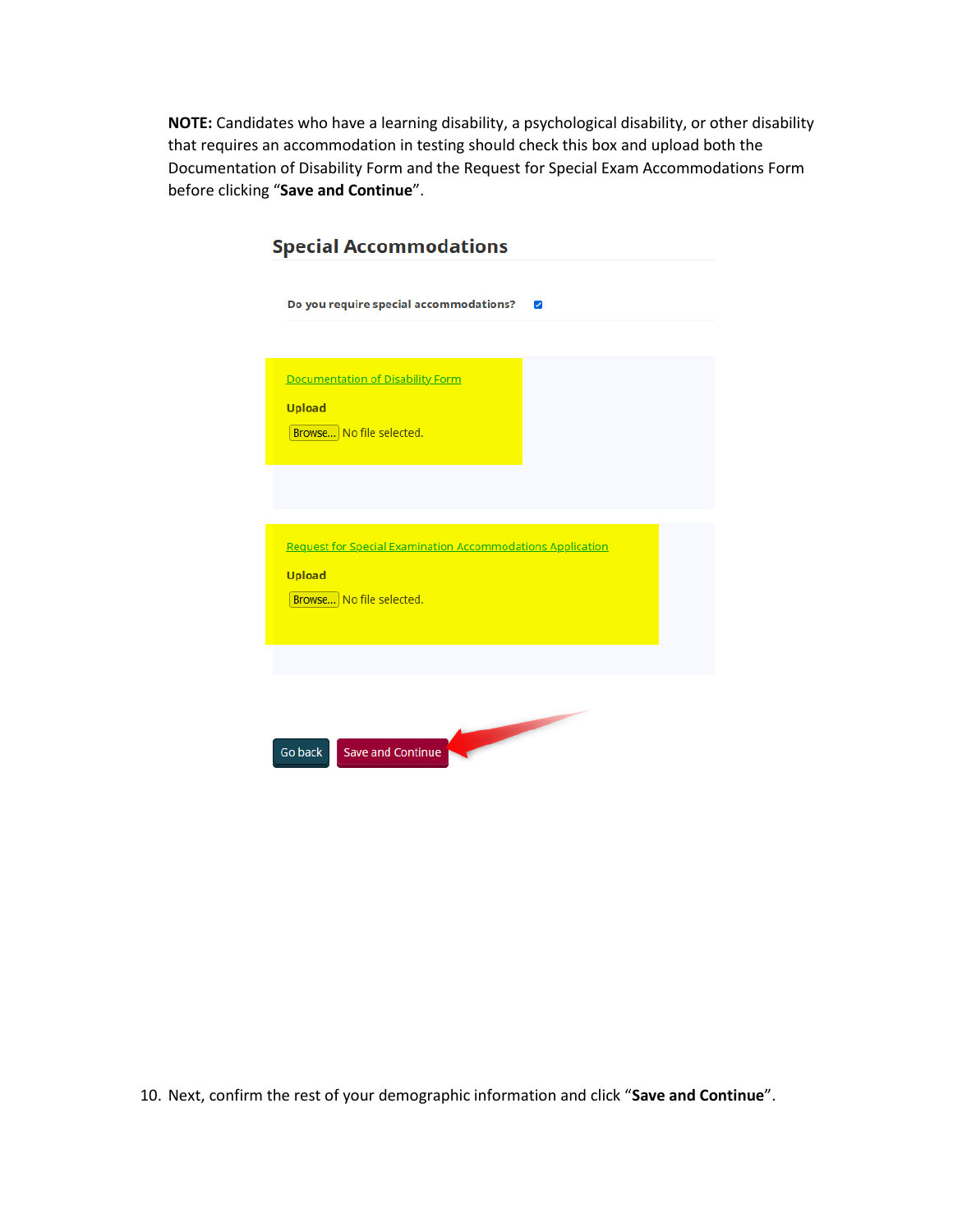# **Professional Information**

| earned                       | <b>Associates Degree</b>                                                                                                                                                                                                     |
|------------------------------|------------------------------------------------------------------------------------------------------------------------------------------------------------------------------------------------------------------------------|
| *Year started in IC          | 2014                                                                                                                                                                                                                         |
| *Practice Setting            | $\Box$ Check all<br>□ Acute Care/Hospital<br>□ Ambulatory Care<br>□ Behavioral Health<br>□ EMS/Public Health<br>□Home Care<br>Long Term Care<br>□ Other practice setting<br>□ Self-Employed/Consultant<br>□ Veterans Affairs |
| <b>Practice area(s)</b>      | $\Box$ Check all<br>□ Allergy/Immunology<br>□ Radiology                                                                                                                                                                      |
|                              | $\Box$ Surgery<br>□ Thoracic and Cardiac Surgery<br>□Vascular Surgery                                                                                                                                                        |
| <b>Practice area - other</b> |                                                                                                                                                                                                                              |
| <b>Other Profession</b>      |                                                                                                                                                                                                                              |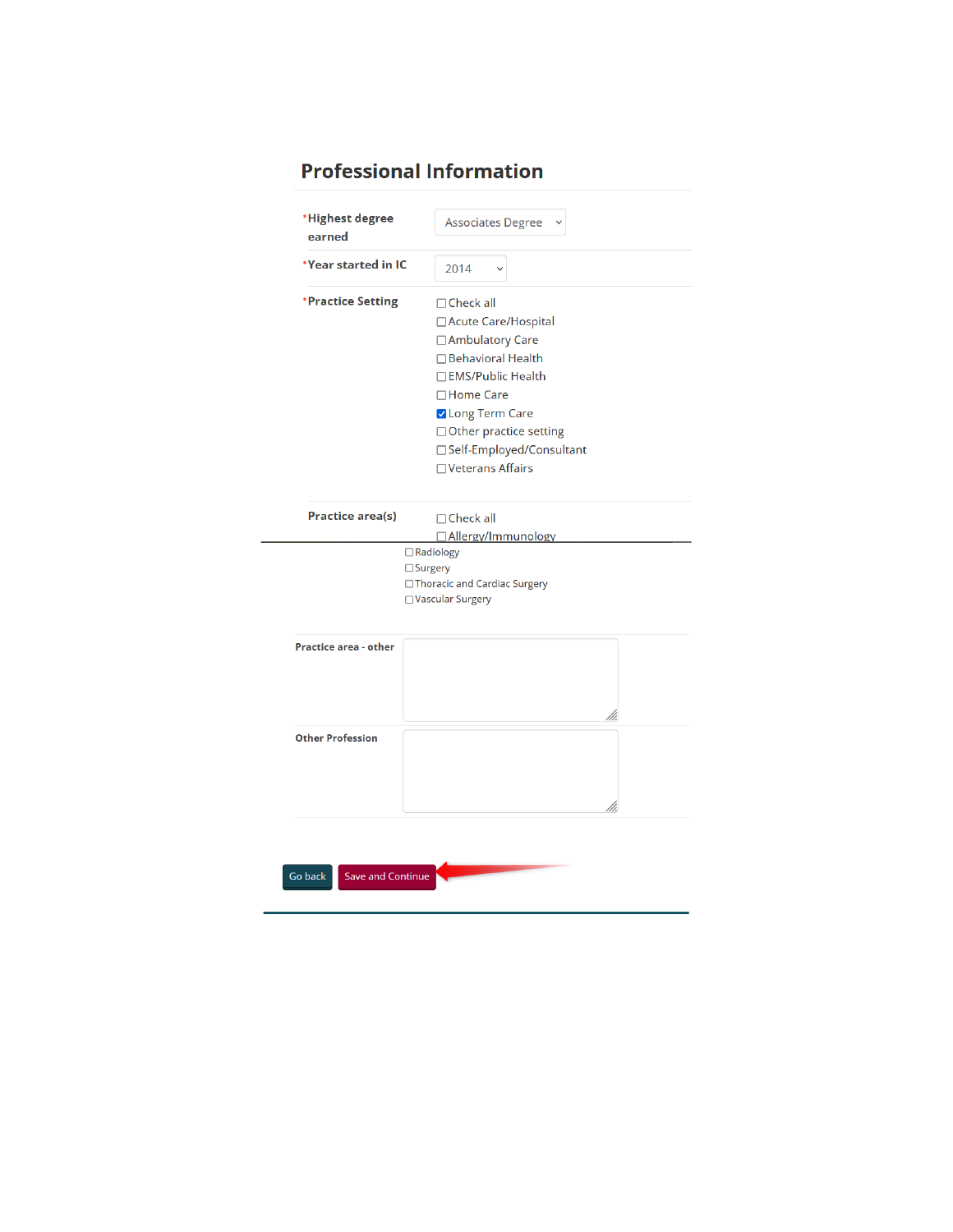11. Upload all required documents and click "**Save and Continue**".**Documents Upload** 

| <b>Please upload your CV</b><br>Browse No file selected.<br>C Replace file<br><b>O</b> View file                                                                                                                                                       |
|--------------------------------------------------------------------------------------------------------------------------------------------------------------------------------------------------------------------------------------------------------|
| <b>Upload Highest Degree Diploma or Transcript:</b><br>Browse No file selected.<br>C Replace file<br><b>O</b> View file                                                                                                                                |
| Please upload a signed job description<br>Browse No file selected.<br>C Replace file<br><b>O</b> View file                                                                                                                                             |
| Please upload a completed attestation statement form which must be signed by the applicant's supervisor / director, attesting that the<br>applicant meets all of the requirements.<br>Browse No file selected.<br>C Replace file<br><b>O</b> View file |
| Save and Continue<br>Go back                                                                                                                                                                                                                           |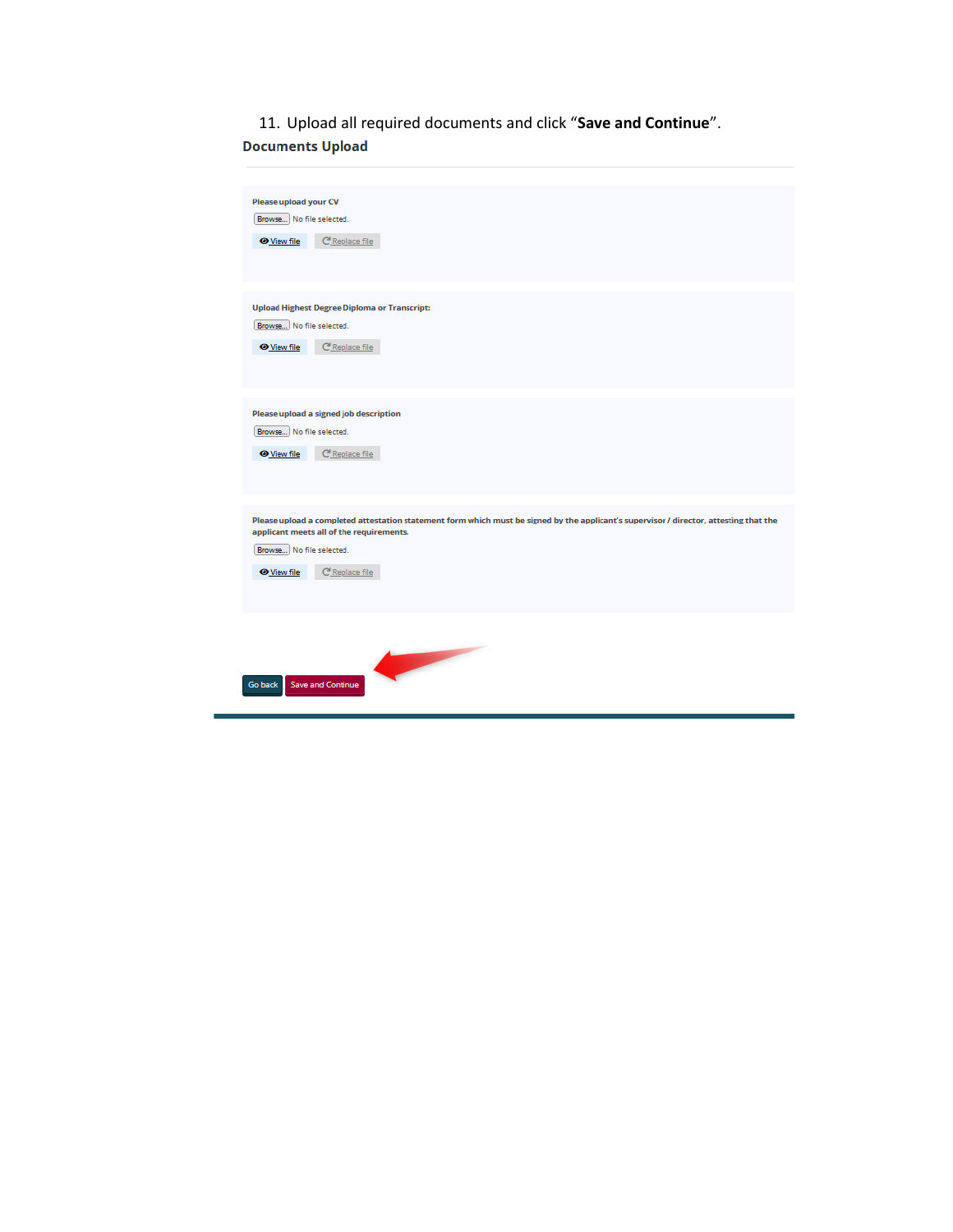12. Enter your supervisor's contact information. Click "Save and Continue".

## **Attestation Statement Verification**

Provide the information of the manager/supervisor who has signed your Attestation Statement Document.

| *Supervisor First<br><b>Name</b>                                             | Jane<br>///.                      |
|------------------------------------------------------------------------------|-----------------------------------|
| *Supervisor Last<br><b>Name</b>                                              | Doe<br>///.                       |
| <b>Supervisor</b><br><b>Designations</b>                                     | PhD                               |
| *Supervisor Title                                                            | President<br>///.                 |
| *Supervisor Company                                                          | <b>UIC</b><br>///.                |
| *Supervisor Email                                                            | jessicadangles@sample.com<br>111. |
| *Supervisor Phone                                                            | 555-555-5555                      |
| If you pass the CIC<br>exam, would you like<br>us notify your<br>supervisor? | ∩                                 |

Go back Save and Continue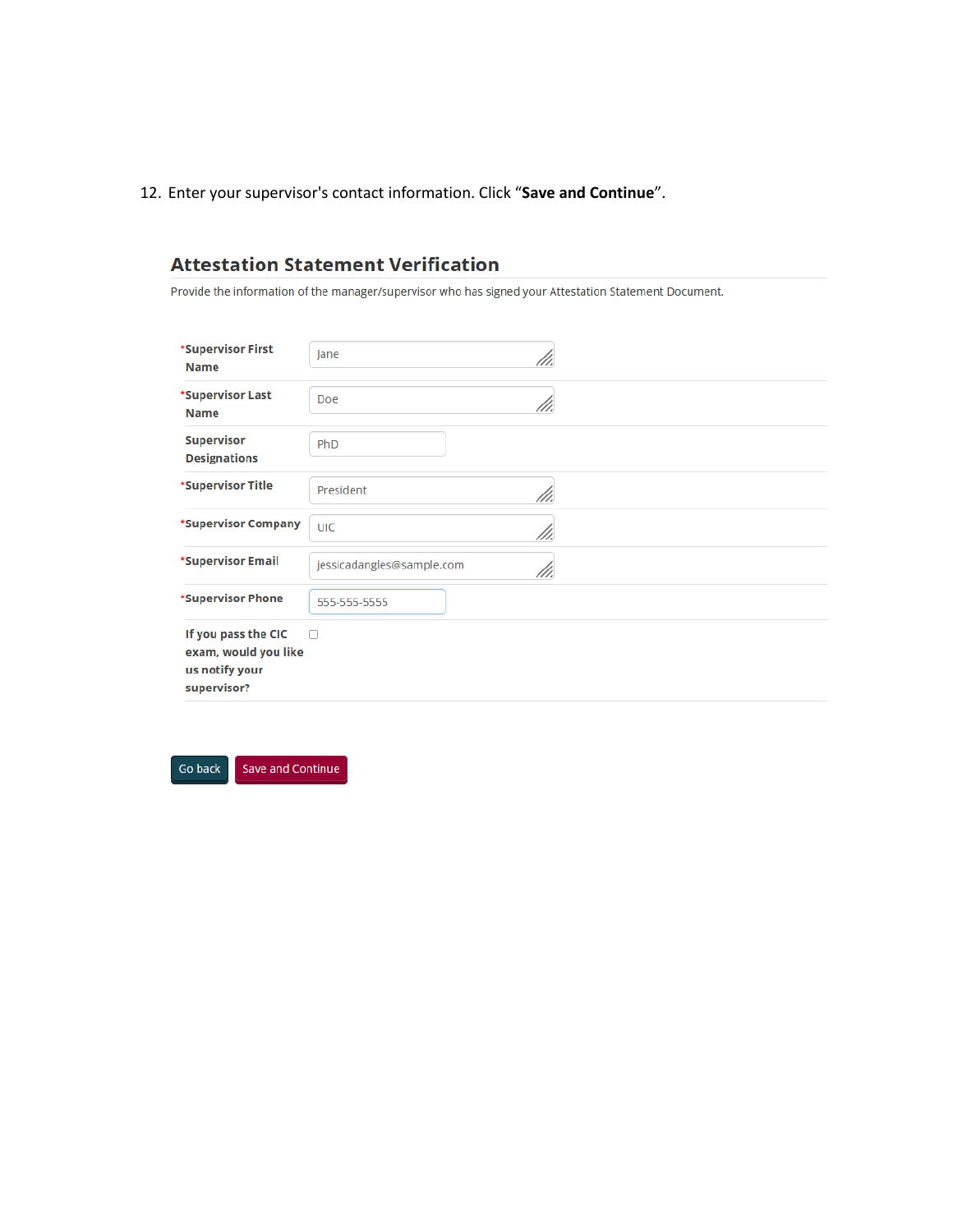13. Select your preferences and check the "I have read and AGREE with the CBIC Examination Appointment Policy" and click "**Save and Continue**".

| I do not allow CBIC permission to publish my<br>certifying information on the Find a CIC<br>directory | Exclude from Online Directory                                                                                                                                                                                                                                                                                     |
|-------------------------------------------------------------------------------------------------------|-------------------------------------------------------------------------------------------------------------------------------------------------------------------------------------------------------------------------------------------------------------------------------------------------------------------|
| <b>Professional Organizations</b>                                                                     |                                                                                                                                                                                                                                                                                                                   |
|                                                                                                       | If you are not a member of APIC or IPAC Canada and would like more information, please indicate below:                                                                                                                                                                                                            |
| I would like more information about:                                                                  | <b>CAPIC</b><br>□IPAC Canada                                                                                                                                                                                                                                                                                      |
| How did you hear about us?                                                                            |                                                                                                                                                                                                                                                                                                                   |
| How did you hear about us?                                                                            | □ Check all<br>$\Box$ APIC<br><b>CBIC Advertisements</b><br>□ CBIC Exhibit Booth<br><b>Z</b> CBIC Social Media<br>$\Box$ IPAC<br>Other professional organization<br>Recommended by colleague/manager<br>Recommended by education program/college<br>Required by employer<br>□ Search Engine (Google, Yahoo, etc.) |
| I have read and AGREE with the CBIC<br><b>Examination Appointment Policy.</b>                         | ☑                                                                                                                                                                                                                                                                                                                 |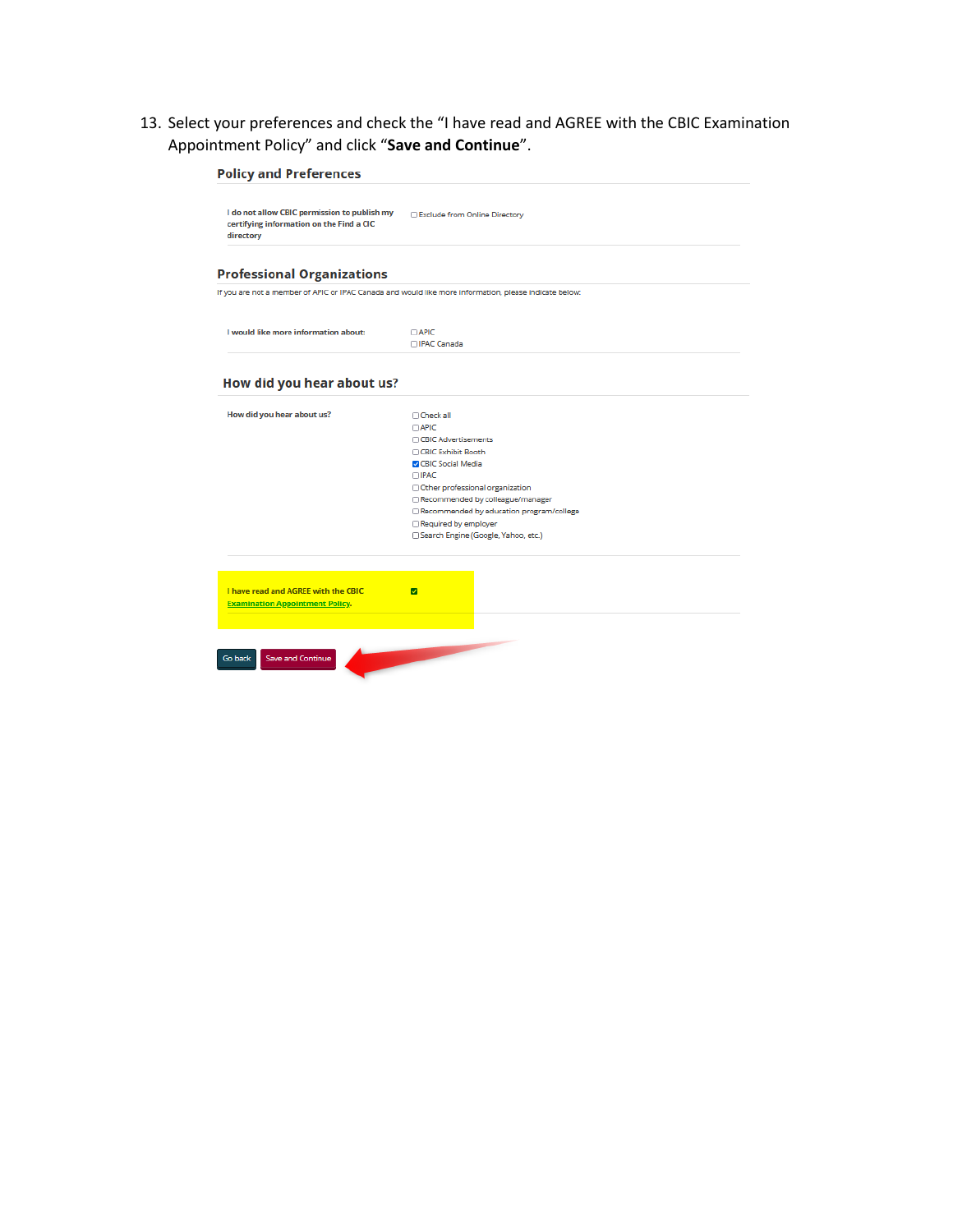14. On the next screen, enter in your payment details and click "**Submit Order**".

| Payment Details       |                                     |
|-----------------------|-------------------------------------|
| <b>O</b> Pay Now      |                                     |
| <b>Payment amount</b> |                                     |
| <b>Payment method</b> | American Express<br>Ÿ               |
| *Card number          |                                     |
| *Name on card         | Jessica Dangles                     |
| *Expiration date      | $2022 \times$<br>01<br>$\checkmark$ |
| CSC                   |                                     |
| <b>Card address</b>   | 1400 Crystal Dr                     |
|                       | Ste 900                             |
|                       | Arlington, VA 22202-4153            |
|                       | <b>UNITED STATES</b>                |
|                       | Choose another address              |
|                       |                                     |
|                       |                                     |

15. On the next screen, click the "**Submit My Application for Review**" button.

| <b>Jessica Dangles</b>    |                                         |         |               |                    |  |  |
|---------------------------|-----------------------------------------|---------|---------------|--------------------|--|--|
| ID                        | 129491                                  |         |               |                    |  |  |
| <b>Type</b>               | Staff                                   |         |               |                    |  |  |
| Application fees are paid |                                         |         |               |                    |  |  |
|                           | <b>Submit My Application for Review</b> |         |               |                    |  |  |
|                           | <b>My Application Status</b>            |         |               |                    |  |  |
| <b>App Type</b>           |                                         | Form Id | <b>Status</b> | <b>Submit Date</b> |  |  |

Submit Order

16. Now you will see a green bar that states, "**Application was successfully submitted!**". Your application has been submitted and you should receive a follow up communication from our

# **Doumant Details**